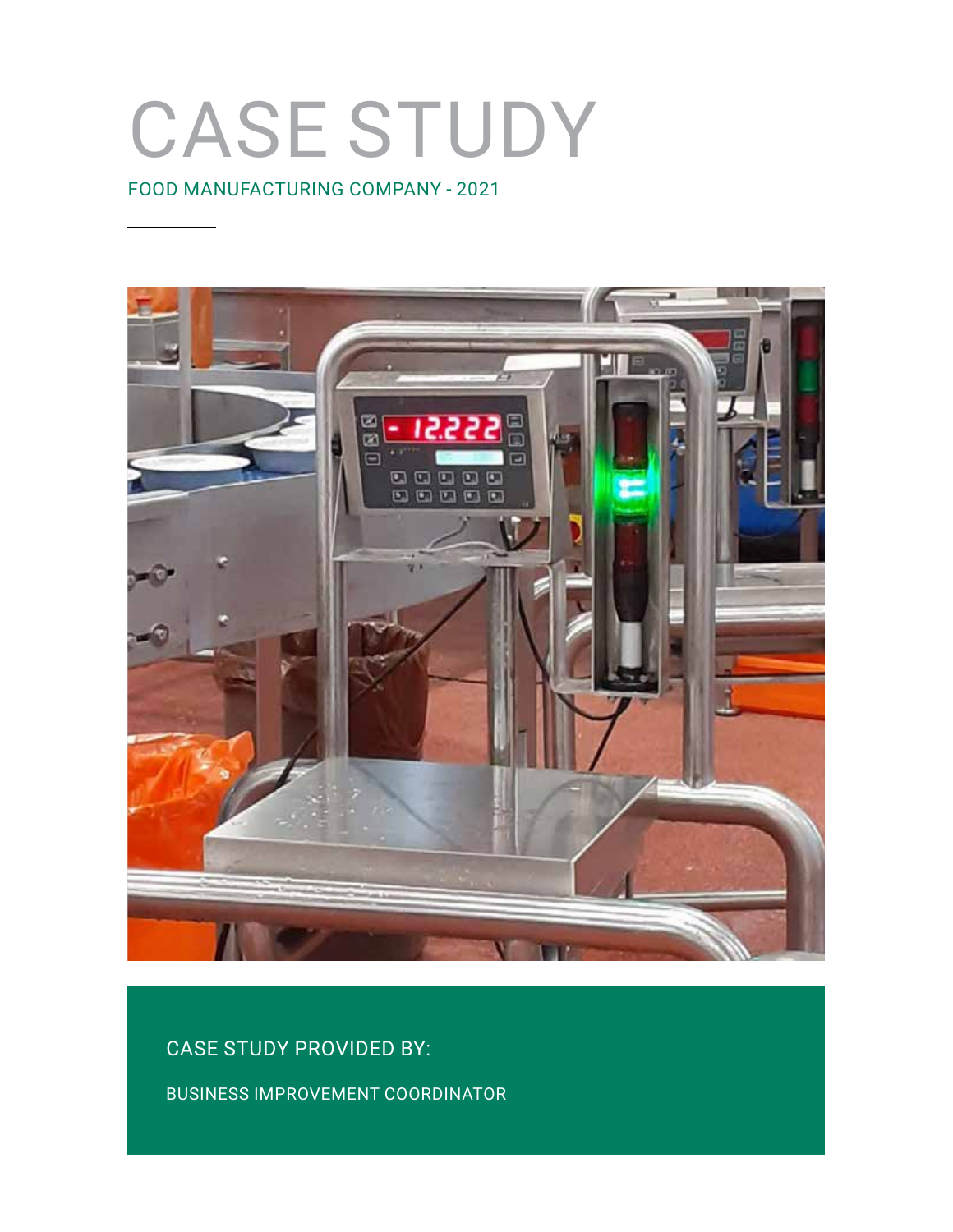### **OPENING STATEMENT**

The Bakery manufacturing process currently incorporates a hand weighed garnish on 30% of the products that it makes. The weights, tolerances and line speeds of each product are set at the product development stage in conjunction with the customer. This information then forms part of the product standards and launch pack ensuring that both customer and legislative requirements are met. Therefore it is key that the methods used for the weighing of material are accurate, safe and cost effective.

- All but one of the 14 scales had faults which negatively impacted either accurate weighing or speed of weighing.
- The current scales required repeated repair and lacked durability
- Operatives had lost confidence in the equipment
- The technology used in the scale was outdated and would no longer be supported by the supplier.
- It would be difficult to upgrade the current scales due to their age as some parts were now unavailable.
- We could no longer be confident that we would be technically compliant.

In line with the current diagnostic process carried out yearly in Bakery a post review of the current weighing scales was carried out, it was found that:

### **"REVIEW OF THE IMPACT OF THE NEW SCALES HAS BEEN POSITIVE WITH A MATERIAL YIELD IMPROVEMENT OF 29% ON THE PREVIOUS 8 WEEKS WITH THE OLD SCALES. "**

### **EQUIPMENT AUDIT**

The result of the equipment audit showed that in order to stay technically compliant we would have to invest in either a new innovative solution or replace the current format. With the importance of conformity in mind it was decided to go down the quickest route of direct scale replacement.

### **THE RESULT**

We found through the initial trials that the scales needed some minor tweaks to meet our needs, and these were quickly made by Marsden. All operators associated with the weighing process were consulted with their opinion considered, all generally agreed that the new scale was easier and faster to use with less training required. The subsequent trial period was successful and justified the replacement of all remaining scales. Marsden were able to meet our needs in terms of timescale.

Several suppliers were evaluated considering logistics, cost and overall suitability of solution and it was ultimately decided to use Marsden Weighing Group Ltd as the preferred supplier.



## **EQUIPMENT/SUPPLIER SOURCING**

### **POST LAUNCH EVALUATION**

The scales have performed well over the last 8 weeks with no operational issues. Review of the impact of the new scales has been positive with a material yield improvement of 29% on the previous 8 weeks with the old scales.

Marsden Weighing have been able to quickly provide a bespoke weighing solution which perfectly meets our needs.

## **DO YOU HAVE BESPOKE WEIGHING REQUIREMENTS?**

Here at Marsden, we understand that weighing scales are not a one size fits all solution. This is why we have a dedicated design and fabrication team to create bespoke weighing solutions for our customers.

Speak to us today and allow our committed team to work alongside you to create a fit for purpose weighing solution.

# **EQUIPMENT AND FEASIBILITY STUDIES**

Due to the bespoke nature of the weighing process, it was key to work closely with Marsden weighing. They were able to visit site, understand the needs of our process and develop a scale that met our requirements. We therefore decided to purchase a single trial unit to test prior to replacing the remaining thirteen scales.